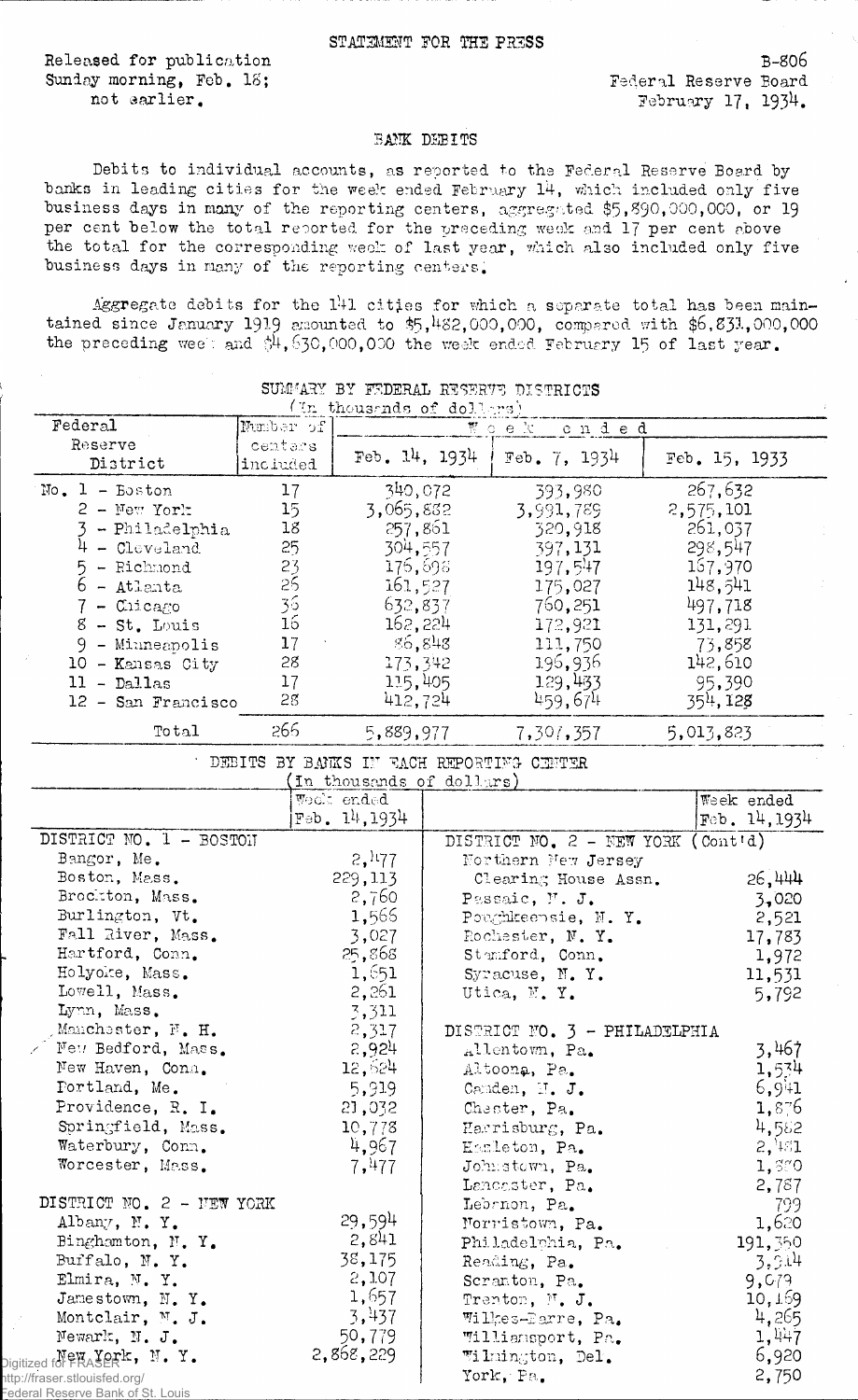**STATISTICS** 

## DEBITS BY BANKS IN EACH REPORTING CENTER

 $\overline{\mathcal{C}_{\mathbf{r}}}$ 

 $\hat{\mathcal{A}}$ 

|                                           | In thousands of dollars) |                                   | $B-806a$        |
|-------------------------------------------|--------------------------|-----------------------------------|-----------------|
|                                           | Week ended               |                                   | Week ended      |
| 'n                                        | Feb. 14, 1934            |                                   | Feb. $14, 1934$ |
| DISTRICT NO. 4 - CLEVELAND<br>Akron, Ohio |                          | DISTRICT NO. 6 - ATLANTA (Cont'd) |                 |
| Butler, Pa.                               | 8,127                    | Elberton, Ga.                     | 150             |
| Canton, Ohio                              | 1,360                    | Hattiesburg, Miss.                | 1,106           |
|                                           | 4,433                    | Jackson, Miss.                    | 3,217           |
| Cincinnati, Ohio<br>Cleveland, Ohio       | 54,594                   | Jacksonville, Fla.                | 11,215          |
| Columbus, Ohio                            | 64,940                   | Knoxville, Tenn.                  | 3,705           |
| Dayton, Ohio                              | 20,313                   | Macon, Ga.                        | 2,418           |
| Erie, Pa.                                 | 7,778                    | Meridian, Miss.                   | 1,472           |
| Franklin, Pa.                             | 3,350                    | Miami, Fla.                       | 6,477           |
| Greensburg, Pa.                           | 481                      | Mobile, Ala.                      | 4,340           |
| Hamilton, Ohio                            | 956                      | Montgomery, Ala.                  | 4,530           |
| Homestead, Pa.                            | 1,480                    | Mashville, Tenn.                  | 10,735          |
| Lexington, Ky.                            | 286                      | Mewnan, Ga.                       | 359             |
| Lima, Ohio                                | 7,121                    | Mew Orleans, La.                  | 41,379          |
| Lorain, Ohio                              | 1,489                    | Pensacola, Fla.                   | 1,402           |
| Middletown, Ohio                          | 478                      | Savannah, Ga.                     | 4,221           |
| Oil City, Pa.                             | 1,086                    | Tampa, Fla.                       | 4,963           |
| Pittsburgh, Pa.                           | 1,233                    | Valdosta, Ga.                     | 662             |
| Springfield, Ohio                         | 91,208                   | Vicksburg, Miss.                  | 1,471           |
| Steubenville, Ohio                        | 2,114                    |                                   |                 |
| Toledo, Ohio                              | 1,050                    | DISTRICT NO. 7 - CHICAGO          |                 |
| Warren, Ohio                              | 17,055                   | Adrian, Mich.                     | 368             |
| Wheeling, W. Va.                          | 1,249                    | Aurora, Ill.                      | 859             |
| Youngstown, Ohio                          | 5,333                    | Battle Creck, Mich.               | 1,240           |
| Zanesville, Ohio                          | 5,965                    | Bay City, Mich.                   | 1,243           |
|                                           | 1,070                    | Bloomington, Ill.                 | 1,337           |
| DISTRICT NO. 5 - RICHMOND                 |                          | Cedar Repids, Iowa                | $-3,499$        |
| Asheville, N. C.                          | 2,043                    | Champaign-Urbana, Ill.            | 1,329           |
| Baltimore, Md.                            | 53,342                   | Chicago, Ill.                     | 381,526         |
| Charleston, S. C.                         |                          | Danville, Ill.                    | 1,501           |
| Charleston, W. Va.                        | 2,175<br>5,369           | Davenport, Iowa<br>Decatur, Ill.  | 2,439           |
| Charlotte, N. C.                          | 9,117                    | Des Moines, Iowa                  | 1,894           |
| Columbia, S. C.                           | 3,296                    | Detroit, Mich.                    | 10,713          |
| Cumberland, Md.                           | 1,290                    | Dubuque, Iowa                     | 99,348          |
| Danville, Va.                             | 1,325                    | Flint, Mich.                      | 1,117           |
| Durham, N. C.                             | 5,553                    | Fort Wayne, Ind.                  | 3,391           |
| Greensboro, N. C.                         | 2,355                    | Gary, Ind.                        | 3,907           |
| Greenville, S. C.                         | 3,134                    | Grand Rapids, Mich.               | 1,759           |
| Hagerstown, Md.                           | 1,069                    | Green Bay, Wis.                   | 5,387           |
| Huntington, W. Va.                        | 2,079                    | Hammond, Ind.                     | 2,441           |
| Lynchburg, Va.                            | 3,048                    | Indianapolis, Ind.                | 353             |
| Newport News, Va.                         | 1,266                    | Jackson, Mich.                    | 23,773          |
| Norfolk, Va.                              | 7,024                    | Kalamazoo, Mich.                  | 1,549           |
| Portsmouth, Va.                           | 619                      | Lansing, Mich.                    | 1,773<br>2,083  |
| Raleigh, N. C.                            | 4,244                    | Manitowoc, Wis.                   | 77 <sup>1</sup> |
| Richmond, Va.                             | 22,495                   | Mason City, Iowa                  | 1,302           |
| Roanoke, Va.                              | 3,640                    | Milwaukee, Wis.                   | 42,052          |
| Washington, D. C.                         | 34,562                   | Moline, Ill.                      | 636             |
| Wilmington, N. C.                         | 1,345                    | Muscatine, Iowa                   | 398             |
| Winston-Salem, N. C.                      | 6,307                    | Oshkosh, Wis.                     | 1,226           |
|                                           |                          | Peoria, Ill.                      | 7,257           |
| DISTRICT NO. 6 - ATLANTA                  |                          | Rockford, Ill.                    | 2,539           |
| Albany, Ga.                               | 479                      | Saginaw, Mich.                    | 2,264           |
| Atlanta, Ga.,                             | 27,339                   | Sheboygan, Wis.                   | 1,797           |
| Augusta, Ga.                              | 3,482                    | Sioux City, Iowa                  | 5,930           |
| Birmingham, Ala.                          | 17,760                   | South Bend, Ind.                  | 4,198           |
| Brunswick, Ga.                            | 368                      | Springfield, Ill.                 | 3,216           |
| Chattanooga, Tenn.                        | 5,720                    | Terre Haute, Ind.                 | 3,323           |
| Columbus, Ga.                             | 2,106                    | Waterloo, Iowa                    | 1,809           |
| Dotham, Ala.                              | 446                      |                                   |                 |

Digitized for FRASER<br>http://fraser.stlouisfed.org/<br>Federal Reserve Bank of St. Louis

 $\ddot{\phantom{a}}$